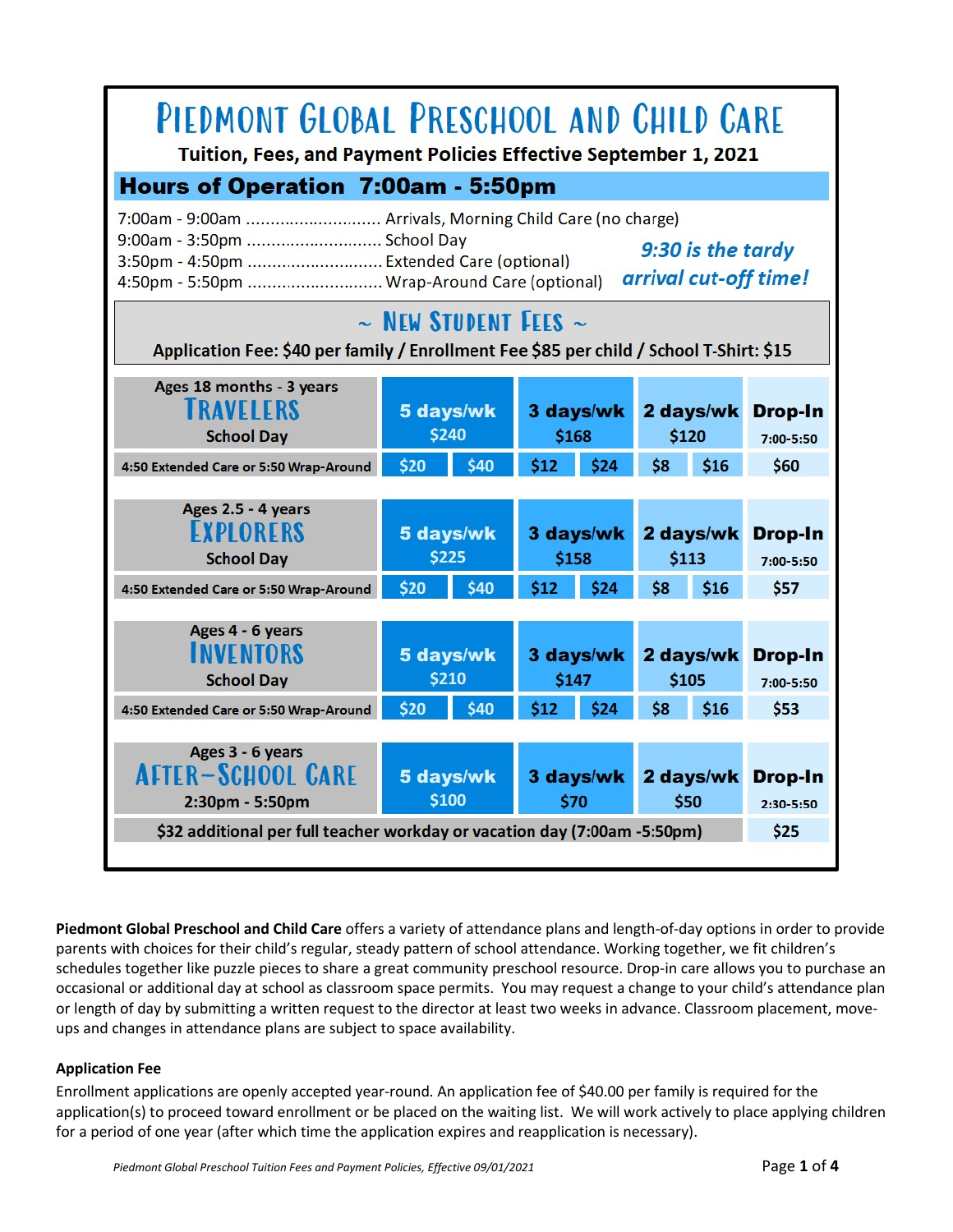## **Annual Enrollment & Educational Materials Fee**

The annual enrollment/materials fee is separate and in addition to the application fee. All families with an active enrollment status (including full week, partial week and drop-ins) remit \$85.00 per child upon enrollment and \$85.00 per child again annually each September 1<sup>st</sup>. Students who are newly enrolled in July or August are exempt from repeating the enrollment/materials fee on September 1<sup>st</sup> their first year. A new student's classroom slot may be reserved or held for a maximum of two weeks upon receipt of the application fee and enrollment fee. After two weeks, tuition is required or the slot will be made available to other families. Fees are not refundable.

## **Tuition Payment**

Payment of tuition and fees reserves an ongoing space for your child in their classroom. The amount due and due date remain the same regardless of your child's absences, vacation, illness, weather, transportation problems, adjusted operating hours, school holidays, school closings, or teacher workdays. Missed days may not be made up, swapped or substituted. We are not able to offer a grace period and our payment policies are strictly enforced so that our teachers can be paid on time.

Tuition is charged according to the child's attendance plan, length of day, and which classroom the child is attending at the time of billing (not age). Tuition may be paid weekly or monthly for children who attend 2, 3, or 5 days per week. Tuition is always paid in advance. Drop-in care is an exception as drop-in care is paid in full, daily at the time of arrival.

Weekly payments are due by 5:50pm on Monday or the first business day of the week. Monthly payments are due by 5:50pm on the first business day of the month. Equal *monthly* payments are calculated by multiplying the **weekly fee X 4.33** (the average number of weeks per month). After the first week of enrollment, tuition is due continually. The obligation for continual payment ends after a signed letter of withdrawal, providing at least two weeks' advance notice, is given to the director and the final two weeks have been paid.

Payments may be made by check, money order, cash, debit or credit card. Enrollment with our payment processing agency may be required for some payment types and convenience fees may apply. Overpayments are not returnable. Tuition and fees are non-refundable. The returned check fee is \$35.00. Your check will no longer be accepted after two incidents of a returned check.

### **Late Payment Fees**

Tuition payments or fees that are received after the due date will be charged a \$10.00 per day late fee. Children may not attend if there is an outstanding balance two or more days past due unless a written payment agreement has been signed by a parent/guardian and an administrator.

### **Late Pick-Up Fees**

Children must be picked up and have exited the building by 3:50pm, or 4:50pm, or 5:50pm according to the time designated by your tuition and fees. Exiting the building late will result in a late fee of \$1.00 per minute, per child. Children not picked up by 6:15pm may be brought home by a staff member who will continue efforts to reach a parent or emergency contact person. In the event that a staff member has to leave the school with your child(ren), there is an emergency care charge of \$100.00. All late pick-up fees are due immediately on the day of late pick-up.

### **Tuition and Fee Changes**

Tuition and fees are routinely adjusted every year on January 1<sup>st</sup> following our budget analysis and local market survey. Additional adjustments to tuition and/or fees may be implemented at any time with parents being provided a thirty-day notice. Our goal is to keep tuition and fees affordable for families while providing highly qualified teachers, a progressive curriculum, superior meal services, inspiring classrooms, and a well-maintained facility.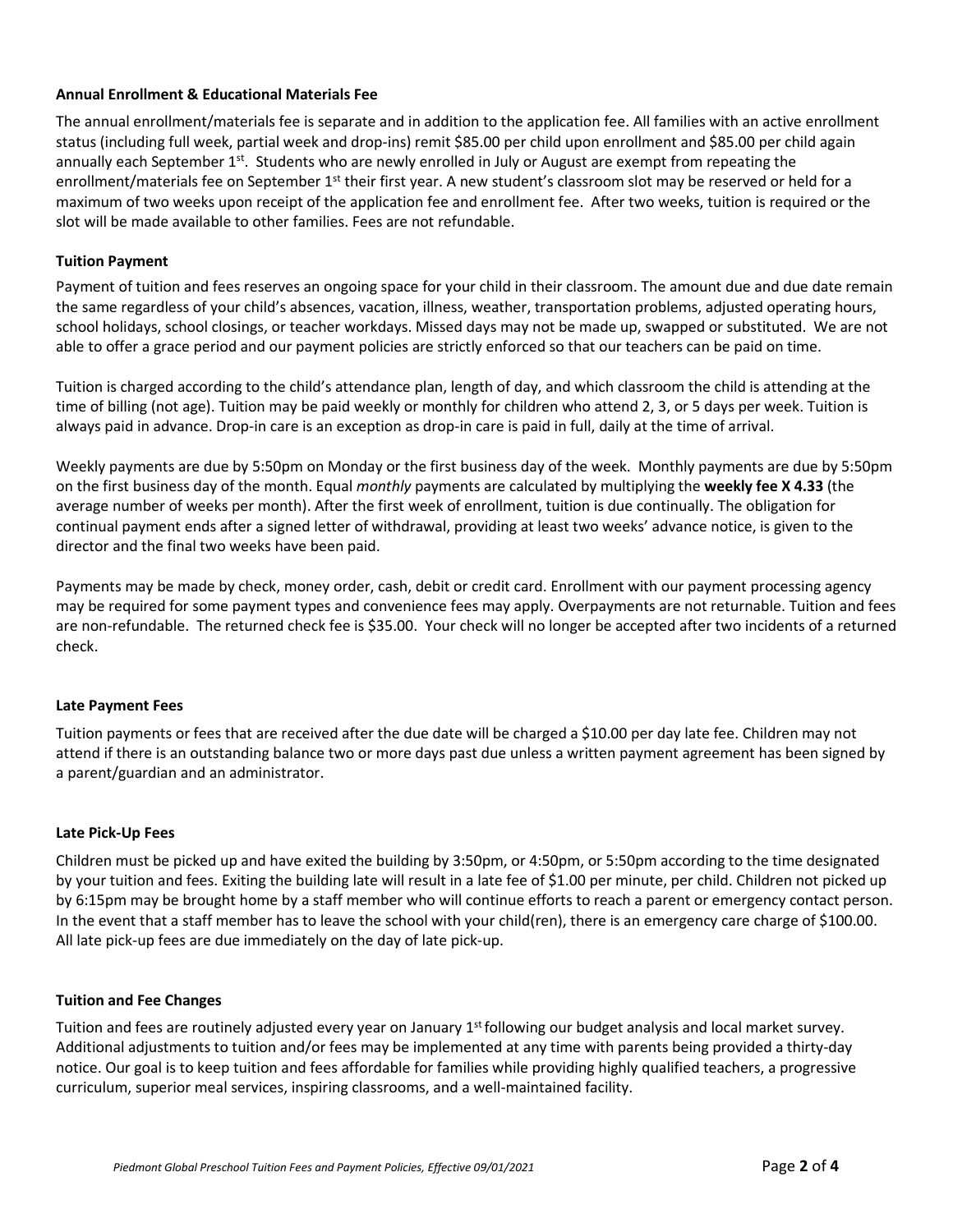**Prescheduled School Closings** \*If any days falls on a weekend, we will close on the nearest weekday instead.

| New Year's Day                                           | Labor Day                                                   |
|----------------------------------------------------------|-------------------------------------------------------------|
| Martin Luther King Jr.'s Birthday (Observed)             | One Professional Development Day in September or<br>October |
| One Professional Development Day in February or<br>March | Veteran's Day                                               |
| Good Friday                                              | Close at 12:30 the day before Thanksgiving                  |
| Easter Monday                                            | Thanksgiving                                                |
| Memorial Day                                             | The day after Thanksgiving                                  |
| Juneteenth (June 19 <sup>th</sup> )                      | Christmas Eve                                               |
| Independence Day (July 4th)                              | Christmas Day                                               |
| The day after Independence Day                           | The two consecutive days after Christmas                    |

#### **Unforeseen School Closing**

The policy described in this section applies in the event that Piedmont Global Preschool must close in addition to the days listed in the section entitled "Prescheduled School Closings". PGP reserves the right to close or adjust its hours of operation due to a special school event, inclement weather, emergency, or an urgent situation which affects the safe and reasonable operation of the school (including but not limited to the following examples: power failure, water loss, snow/ice). During weather advisories we will make every effort to announce any closings or changes in operating hours via a local television station by 6:30am.

In the event that the school must temporarily adjust its operating hours, or close for a single day, or close for a few days, tuition and fees remain the same.

In the emergency event that the entire school must close for a consecutive period greater than an entire Monday through Friday calendar week plus a sixth day, tuition charges will then be adjusted for the second and subsequent weeks based on the number of days that child care services are available.

#### **Discounts and Scholarships for Enrolled Families**

- a) Sibling Discount: Families with two or more enrolled siblings receive 10% off school day tuition for the oldest child.
- b) Waiting List Discount: 10% off tuition for all enrolled children with official documentation that you are on an agency's waiting list for assistance with child care costs. Documentation must be renewed periodically.
- c) Scholarships: Our school accepts payment assistance, vouchers and scholarships from churches, employers, Guilford Child Development, United Way, GTCC, and the Department of Social Services. Limited in-house scholarships are available to help enrolled families manage a crisis.

#### PLEASE NOTE

Discounts may not be combined. Each family may use one discount, one subsidy/voucher or one scholarship. There are no discounts for extended care or wrap-around care.